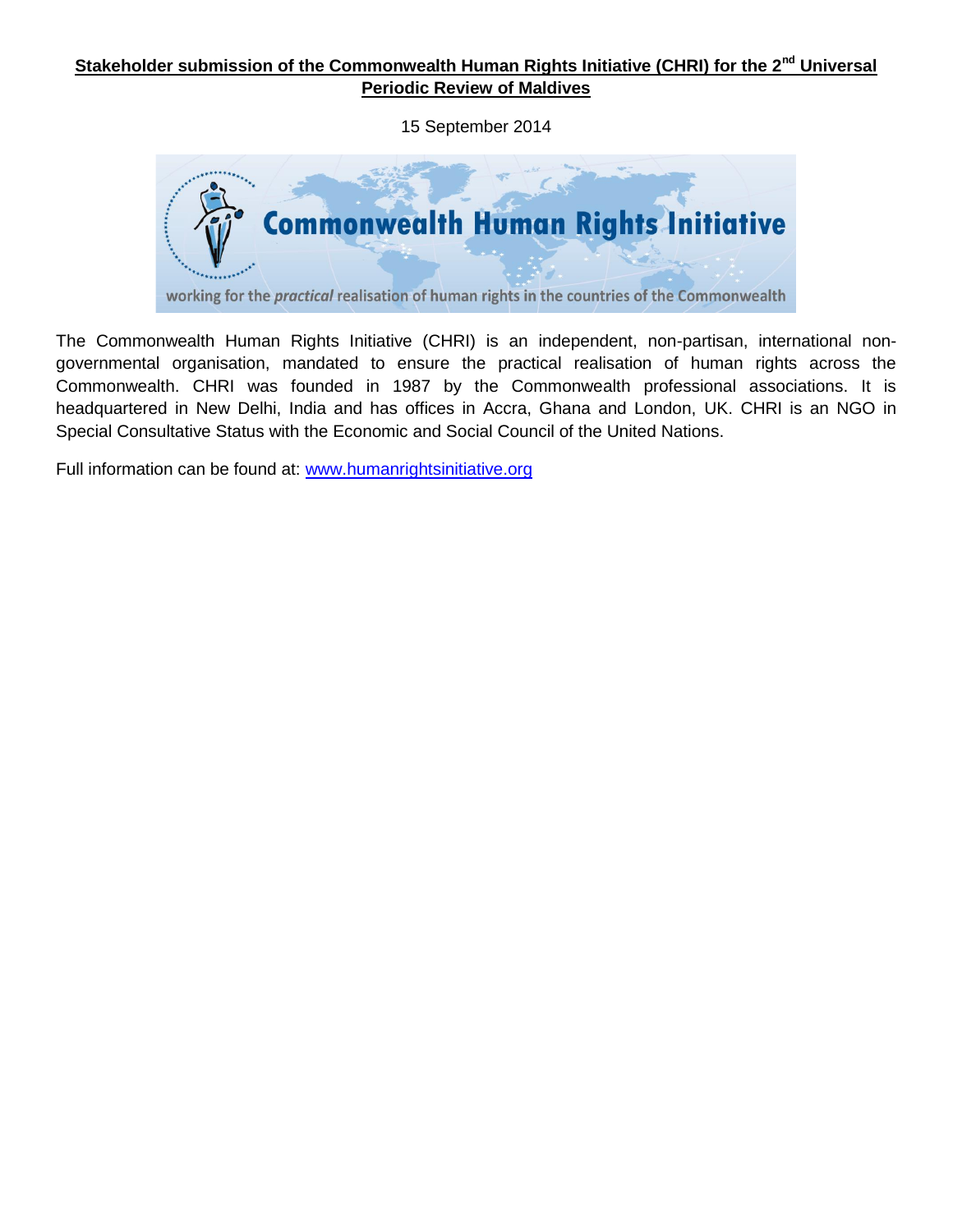### **Commonwealth Human Rights Initiative (CHRI) stakeholder submission for the 2nd Universal Periodic Review of the Maldives**

#### **Word count: 2,668**

This Universal Periodic Review (UPR) stakeholder submission for Maldives includes information on the following areas: cooperation with international human rights mechanisms, the death penalty, torture and ill-treatment, freedom of expression, and sexual orientation and gender identity.

- **A. Cooperation with international human rights mechanisms, core international human rights instruments and their monitoring bodies**
	- 1. In order to initiate a consultation process in line with the UN Human Rights Council's Resolution 5/1, the Government of Maldives constituted a 'UPR Standing Committee' (UPRSC) in September 2009, which comprised of the Minister of Foreign Affairs, as its chairman, representatives of other relevant ministries, Human Rights Commission of Maldives, and members of civil society.<sup>1</sup> On 22 July 2010, the Standing Committee invited public comments and inputs to the draft report, through the website of the Ministry of Foreign Affairs, and after collating all input, the final version of the report was prepared in August 2010. $2$
	- 2. During the consideration of Maldives' first UPR outcome at the Sixteenth Regular Session of the UNHRC, the delegation accepted several recommendations on considering joining international Human Rights instruments. However, since it's last UPR, Maldives has signed only two of the instruments referred to in the recommendations, namely, the Optional protocol to the International Covenant on Economic, Social and Cultural Rights and the Optional Protocol to the Convention on the Rights of the Child.<sup>3</sup>
	- 3. At the time of writing, Maldives had three overdue reports, including one to the Committee Against Torture (due since 2005), another to the Committee on Economic, Social and Cultural Rights (due since 2008) and one to the Committee on the Rights of Persons with Disabilities (due since 2012).
	- 4. Maldiv*es* issued a standing invitation for the Special Procedures Mandate Holders in 2006 and since the last UPR two country visits have been undertaken. Maldives has also in principle, accepted a request for a visit from the Special Rapporteur on Freedom of peaceful assembly and of association*. However*, two visit requests, by the Special Rapporteur on violence against women (made in 2008) and the Special Rapporteur on the situation of human rights defenders (made this year) remain pending.<sup>5</sup>
	- 5. Following a country visit in July 2011, the Special Rapporteur on the human rights of Internally Displaced Persons (IDP) called on Maldives to adopt the draft Bill on Disaster Management, which remains pending<sup>6</sup>. Moreover, the Special Rapporteur recommended that the Government ensure that disaster management systems, laws and policies incorporate a human rights-based approach, and urgently review the situation of those currently displaced and living in temporary shelters. Although Maldives' National Disaster Management Centre is engaged with various bodies, such as the United Nations Development Programme, progress on these recommendations is unclear.<sup>7</sup> It would be useful for the Government to issue briefings on their progress.
	- 6. Following a country visit in February 2013, the Special Rapport*e*ur on the independence of judges and lawyers called on Maldives to conduct a review of the constitution, investigate allegations of judicial, prosecutorial and professional misconduct, pass the Sentencing Bill, the Criminal Procedure Code, the Civil Procedure Code and the Evidence Act, increase the financial and human resources of the judiciary,

 $\overline{\phantom{a}}$ 

Available at: [http://tbinternet.ohchr.org/\\_layouts/TreatyBodyExternal/Countries.aspx?CountryCode=MDV&Lang=EN.](http://tbinternet.ohchr.org/_layouts/TreatyBodyExternal/Countries.aspx?CountryCode=MDV&Lang=EN) 4 *See* OHCHR's information on Maldives' reporting cycles.

<sup>&</sup>lt;sup>1</sup> UN Human Rights Council (UNHRC), *National report submitted in accordance with paragraph 15(a) of the annex to the Human Rights Council resolution 5/1 – Maldives*, A/HRC/WG.6/9/MDV/1/Rev.1, 30 August 2010, at p. 2. Available at[:http://lib.ohchr.org/HRBodies/UPR/Documents/Session9/MV/A\\_HRC\\_WG.6\\_9\\_MDV\\_1\\_Rev.%201\\_Maldives\\_eng.pdf.](http://lib.ohchr.org/HRBodies/UPR/Documents/Session9/MV/A_HRC_WG.6_9_MDV_1_Rev.%201_Maldives_eng.pdf)

 $^2$  *Ibid* at paragraph 5.<br> $^3$  See Office of the

*See* Office of the High Commissioner for Human Rights' (OHCHR), *Country specific information on Maldives' ratification of international Human Rights Treaties*.

Available at: [http://tbinternet.ohchr.org/\\_layouts/TreatyBodyExternal/Countries.aspx?CountryCode=MDV&Lang=EN.](http://tbinternet.ohchr.org/_layouts/TreatyBodyExternal/Countries.aspx?CountryCode=MDV&Lang=EN)

<sup>5</sup> *See* OHCHR's Country specific information on Country and other visits by Special Procedures Mandate Holders. Available at: [http://www.ohchr.org/EN/HRBodies/SP/Pages/CountryvisitsF-M.aspx.](http://www.ohchr.org/EN/HRBodies/SP/Pages/CountryvisitsF-M.aspx)

<sup>6</sup> *See*, *One UN in the Maldives – Newsletter*, Issue 13, October – December 2013, at p. 6. Available at: [http://www.undg.org/docs/13224/Maldives\\_OneUNNewsletterQ4\\_2013.pdf.](http://www.undg.org/docs/13224/Maldives_OneUNNewsletterQ4_2013.pdf)

<sup>7</sup> *Ibid*. *See also*, [http://irides.tohoku.ac.jp/media/files/topics/20131226\\_report.pdf.](http://irides.tohoku.ac.jp/media/files/topics/20131226_report.pdf)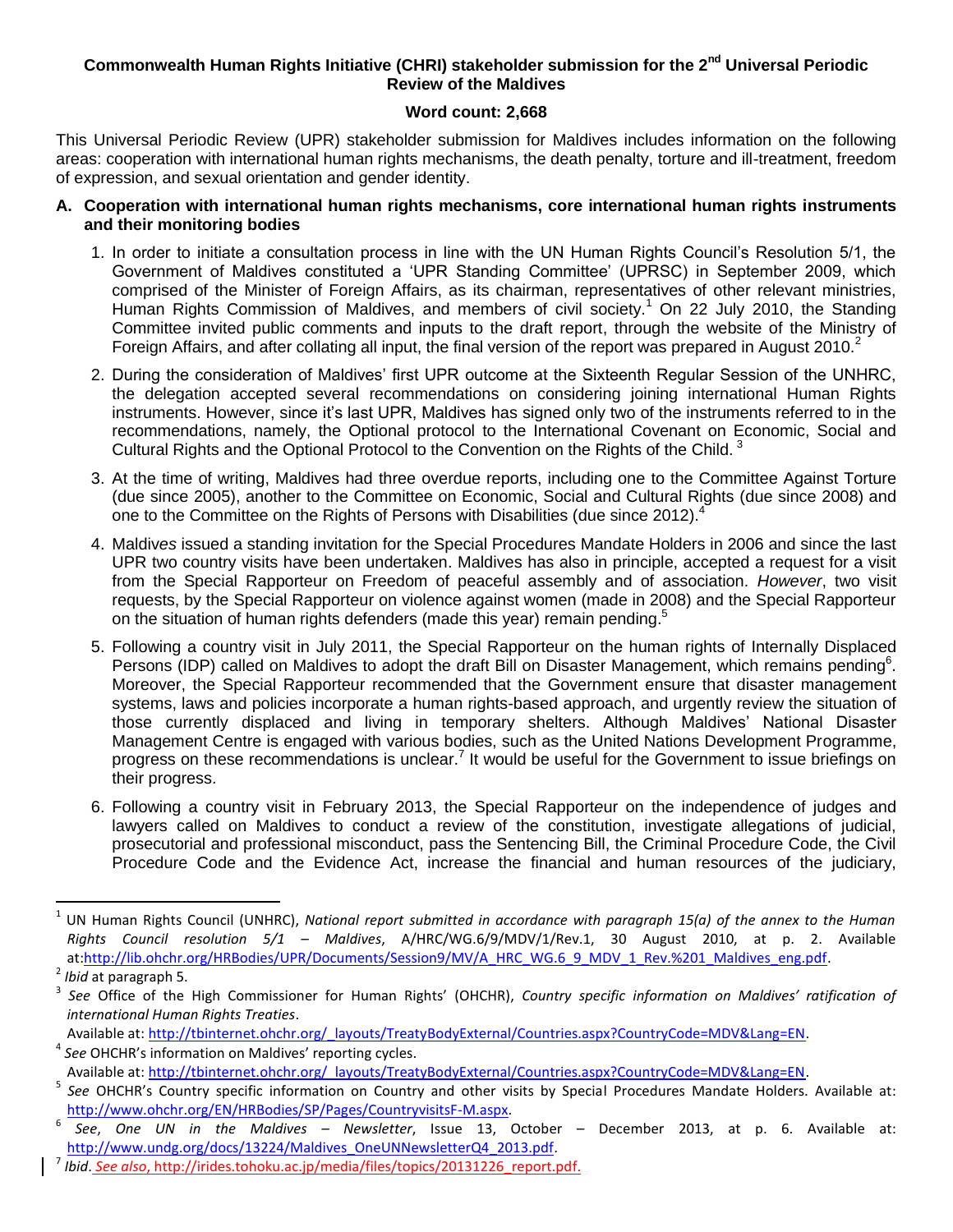institutionalise a comprehensive system of legal aid, and eliminate gender discrimination in the justice system.<sup>8</sup> The Government of Maldives fully acknowledged the challenges identified by the Special Rapporteur, and sought her continued engagement and OHCHR's assistance to fully implement the recommendations.<sup>9</sup>

#### **CHRI recommends that the Government of Maldives:**

- **1. Implement the recommendations of the Special Rapporteur on the human rights of IDPs and the Special Rapporteur on independence of judges and lawyers;**
- **2. Immediately facilitate all pending visits requested by the Special Rapporteurs; and**
- *3.* **Demonstrate a commitment to the UN human rights mechanisms by complying, in a timely manner, with all treaty reporting obligations.**

### **B. The death penalty**

l

Maldives had been a *de facto* abolitionist country since 1954.<sup>10</sup> However, at least 20 individuals were on death row, at the time of writing.<sup>11</sup>

- 7. During the last UPR Maldives failed to accept any recommendations solely related to abolition of the death penalty, however the delegation stressed on a number of occasions that the Government remained committed to the country's moratorium.<sup>12</sup>
- 8. Under Sharia law crimes that are considered *Hadd* offences, including theft, fornication, adultery and consumption of alcohol, for which the age of criminal responsibility is seven years old, may attract the death penalty.<sup>13</sup> Thus, there is the potential for children as young as seven to be executed once they turn eighteen.<sup>14</sup> Although the courts retain powers of discretion when issuing the death sentence;<sup>15</sup> these legal principles contravene international legal standards.<sup>16</sup>
- 9. In April 2014, the Government adopted the 'Regulation on Investigation & Execution of Sentence for Willful Murder', creating an expedited procedural system for carrying out the death penalty for crimes of intentional homicide and premeditated murder, including when convicts are below the age of  $18^{17}$ . While the regulation retains discretion of the Supreme Court when issuing the death sentence,  $18$  the concern remains that the regulation will encourage the use of death penalty in preference of the punishment over imprisonment.

 $^8$  UNHRC, *Report of the Special Rapporteur on the independence of judges and lawyers – Mission to Maldives, A/HRC/23/43/Add.3,* 21 May 2013. Available at: [http://www.ohchr.org/Documents/HRBodies/HRCouncil/RegularSession/Session23/A-HRC-23-43-](http://www.ohchr.org/Documents/HRBodies/HRCouncil/RegularSession/Session23/A-HRC-23-43-Add3_en.pdf) [Add3\\_en.pdf.](http://www.ohchr.org/Documents/HRBodies/HRCouncil/RegularSession/Session23/A-HRC-23-43-Add3_en.pdf)

<sup>9</sup> Permanent Mission of the Republic of Maldives to the UN Office at Geneva, *Statement at the Intractive Dialogue with the Special Rapporteur on the Independence of Judges and Lawyers*, 29 May 2013. Available at: [https://extranet.ohchr.org/sites/hrc/HRCSessions/RegularSessions/23rdSession/OralStatements/Maldives\\_Concerned\\_08.pdf.](https://extranet.ohchr.org/sites/hrc/HRCSessions/RegularSessions/23rdSession/OralStatements/Maldives_Concerned_08.pdf) 

<sup>10</sup> Amnesty International, *Death Sentences and Executions in 2013*, March 2014, at p. 24. Available at: [http://www.amnesty.org/en/library/asset/ACT50/001/2014/en/652ac5b3-3979-43e2-b1a1-6c4919e7a518/act500012014en.pdf.](http://www.amnesty.org/en/library/asset/ACT50/001/2014/en/652ac5b3-3979-43e2-b1a1-6c4919e7a518/act500012014en.pdf) <sup>11</sup> World Coalition Against Death Penalty, *Data on Maldives*. Available at: [http://www.worldcoalition.org/Maldives#.](http://www.worldcoalition.org/Maldives)

<sup>&</sup>lt;sup>12</sup> UNHRC, *Report of the Working Group on the Universal Periodic Review – Maldives: Addendum, A/HRC/16/7/Add.1, 14 March* 2011. Available at[: http://lib.ohchr.org/HRBodies/UPR/Documents/session9/MV/A\\_HRC\\_16\\_7\\_Add.1\\_Maldives\\_E.pdf.](http://lib.ohchr.org/HRBodies/UPR/Documents/session9/MV/A_HRC_16_7_Add.1_Maldives_E.pdf)

<sup>13</sup> International Federal of Human Rights (FIDH), "Death Penalty: Maldives turns its back on history and children's rights", (21 May 2014) at: [http://www.fidh.org/en/asia/maldives/15361-death-penalty-the-maldives-turns-its-back-on-history-and-children-s](http://www.fidh.org/en/asia/maldives/15361-death-penalty-the-maldives-turns-its-back-on-history-and-children-s-rights)[rights.](http://www.fidh.org/en/asia/maldives/15361-death-penalty-the-maldives-turns-its-back-on-history-and-children-s-rights)

<sup>14</sup> Aljazeera, *Maldives teenager could face death penalty*, 23 May 2014. Available at: [http://www.aljazeera.com/news/asia/2014/05/maldives-teenager-could-face-death-penalty-201452345910586561.html.](http://www.aljazeera.com/news/asia/2014/05/maldives-teenager-could-face-death-penalty-201452345910586561.html)<br><sup>15</sup> Ibid <sup>15</sup> *Ibid*.

<sup>16</sup> *See*, UN Committee on the Rights of the Child, *General Comment No. 10 – Children's rights in juvenile justice*, CRC/C/GC/10, 25 April 2007, at paragraph 75 and 76. Available at: [http://www2.ohchr.org/english/bodies/crc/docs/CRC.C.GC.10.pdf.](http://www2.ohchr.org/english/bodies/crc/docs/CRC.C.GC.10.pdf)

<sup>17</sup> UN News Centre, *Maldives should repeal new regulation providing for death penalty, says UN rights office*. Available at: [http://www.un.org/apps/news/story.asp?NewsID=47680#.VBErqaOkCdc.](http://www.un.org/apps/news/story.asp?NewsID=47680#.VBErqaOkCdc) 

<sup>18</sup> Cornell University Law School, Death Penalty World Wide, *Maldives – Does the country have a mandatory death penalty*, 4 June 2014. Available at[: http://www.deathpenaltyworldwide.org/country-search-post.cfm?country=Maldives#f23-3.](http://www.deathpenaltyworldwide.org/country-search-post.cfm?country=Maldives#f23-3)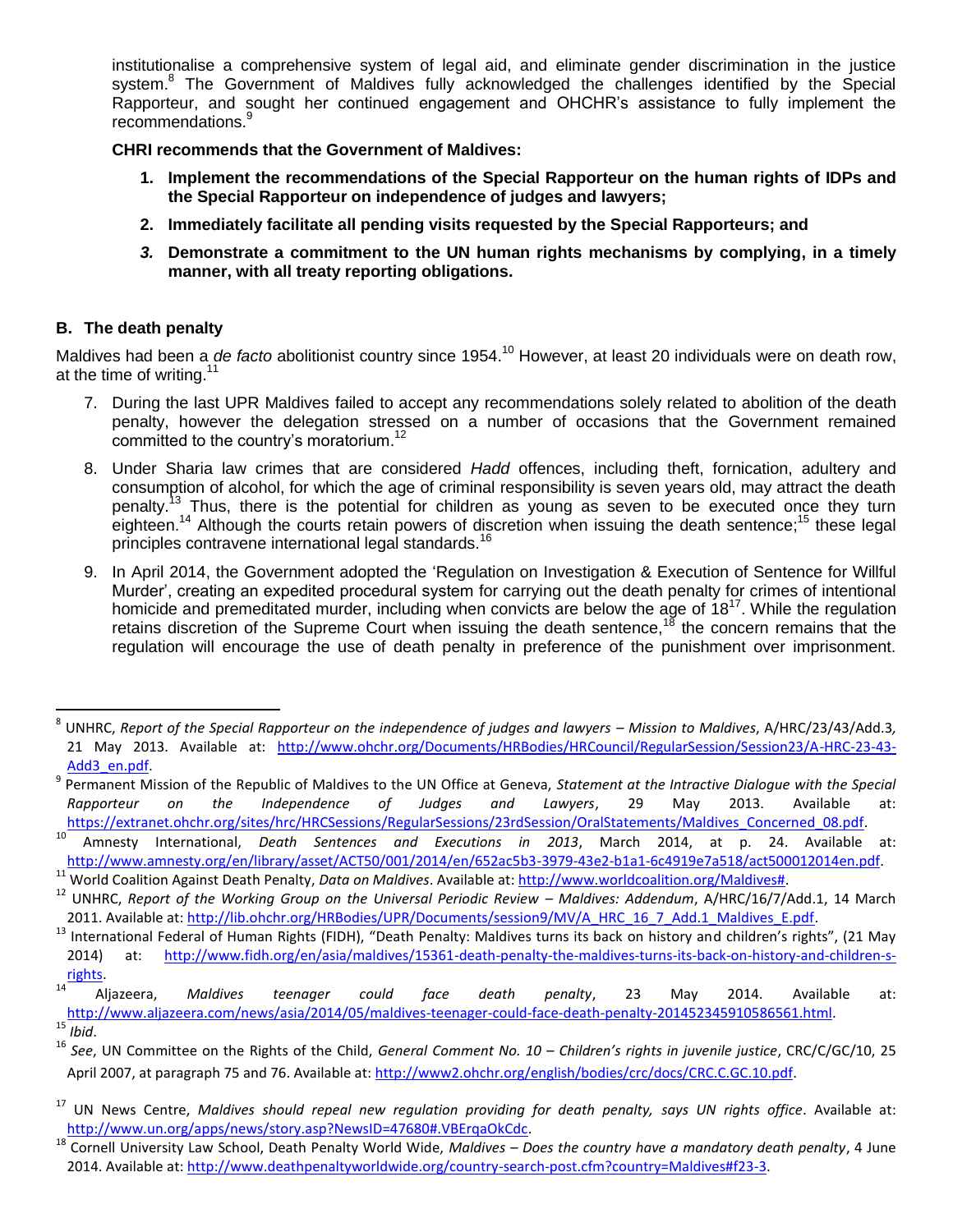Further, an amendment to the Clemency Act has removed Presidential power to commute death sentences to life in prison.<sup>19</sup>

**CHRI recommends that the Government of Maldives:**

- **1. Legislate to ensure that no person can be sentenced to death for an offence that was committed before the age of 18 years; and**
- **2. Work towards ratifying the 2nd Optional Protocol to the ICCPR and thereby formally abolishing the death penalty.**

### **C. Torture and ill-treatment**

- 11. At the time of writing, judicial corporal punishment is legal in Maldives. While the *Penal Code* does not authorise judicial corporal punishment, Sharia law does allow corporal punishment in the form of flogging for *Hadd* offences. This can result in cases where survivors of sexual abuse, accused of fornication (a *Hadd* offence), are sentenced to flogging. For example, in August 2013, following considerable public attention and a civil society petition, the High Court of Maldives overturned a juvenile court's decision, which has sentenced a 15-year-old girl to 100 lashes for fornication. The girl, who was said to be suffering from post-traumatic stress due to years of sexual abuse at the hands of her stepfather, had confessed to having consensual intercourse with another man during her stepfather's trial.<sup>20</sup>
- 12. During the last UPR, while not accepting all recommendations to abolish corporal punishment and torture the delegation did commit to consulting with relevant national and international authorities to assess whether the application of corporal punishment, as currently practiced in Maldives, is compatible with its international obligations. It also intended to consult on whether the judiciary has the capacity to order corporal punishment in a manner fully consistent with the Maldives' Constitution and international human rights law especially, in reference to gender equality. In 2012, the Human Rights Committee, in its concluding observations on Maldives expressed concern at reports of torture in some police stations in Maldives, including during the period of 8 February 2012, when demonstrations were occurring in Male' and Addu cities.<sup>21</sup> The Committee recommended, among other things, prohibition, through legislation, of torture and ill treatment in all its forms.<sup>22</sup>
- 13. Subsequently, in 2014 the landmark *Anti-Torture Act* came into force, guaranteeing freedom from torture. The Act renders any statement obtained through torture inadmissible in court and provides for the punishment of state officials committing, ordering, assisting or failing to prevent the commission of torture. It requires monthly reporting on detainees and establishes a victims' compensation and rehabilitation scheme. <sup>23</sup> In July 2014, the Human Rights Commission of Maldives, mandated under the Anti-Torture Act, submitted its first report regarding its work in relation to the Act, to the president and the parliament.<sup>24</sup>
- 14. Since the last UPR, the *Prisons and Parole Act* has become operational, setting out inmates' rights and providing for the establishment of a prison regulatory body to oversee prison administration, facilitate a complaints mechanism and oversee prison discipline.<sup>25</sup> Nevertheless, prison conditions remain poor because the inmates are not provided with medical services, healthy food, clean water; and their prison cells are undersized. <sup>26</sup> In 2013, the Human Rights Commission of Maldives (HRCM) reported a rise in incidences of

l

<sup>19</sup> *Supra* n. 17.

<sup>&</sup>lt;sup>20</sup> Amnesty International, "Maldives: Girl rape victim to be spared outrageous flogging sentence", 21 August, 2013. Available at: [http://www.amnesty.org/en/news/maldives-girl-rape-victim-be-spared-outrageous-flogging-sentence-2013-08-21;](http://www.amnesty.org/en/news/maldives-girl-rape-victim-be-spared-outrageous-flogging-sentence-2013-08-21) The Guardian, *Maldives girl, 15, sentenced to 100 lashes for fortification*, 01 March 2013. Available at: [http://www.theguardian.com/world/2013/mar/01/maldives-girl-100-lashes-fornication.](http://www.theguardian.com/world/2013/mar/01/maldives-girl-100-lashes-fornication)

<sup>21</sup> UN Human Rights Committee, *Concluding observations adopted by the Human Rights Committee at its 105th session - Concluding Observations on Maldives adopted by the Human Rights Committee*, CCPR/C/MDV/CO/Iat, 31 August 2012, at paragraph 14. Available at: [http://tbinternet.ohchr.org/\\_layouts/treatybodyexternal/Download.aspx?symbolno=CCPR/C/MDV/CO/1&Lang=En.](http://tbinternet.ohchr.org/_layouts/treatybodyexternal/Download.aspx?symbolno=CCPR/C/MDV/CO/1&Lang=En) <sup>22</sup> *Ibid*.<br><sup>23</sup> Miadhu

<sup>23</sup>Miadhu News, *President ratifies the Anti-Torture Bill 2013*, 24 December 2013. Available at: [http://www.miadhu.com/2013/12/local-news/president-ratifies-the-anti-torture-bill-2013/.](http://www.miadhu.com/2013/12/local-news/president-ratifies-the-anti-torture-bill-2013/)

<sup>&</sup>lt;sup>24</sup> *See*, *http://www.hrcm.org.mv/news/page.aspx?id=201*. (Availabe in Dhivehi language at the time of writing)<br><sup>25</sup> Minivan News, *Parliament nasses prison and parole bill* 29 August 2013, Available at: http://miniv

<sup>25</sup> Minivan News, *Parliament passes prison and parole bill*, 29 August 2013. Available at: [http://minivannews.com/news-in](http://minivannews.com/news-in-brief/parliament-passes-prison-and-parole-bill-63782)[brief/parliament-passes-prison-and-parole-bill-63782.](http://minivannews.com/news-in-brief/parliament-passes-prison-and-parole-bill-63782)

<sup>26</sup> Minivan News, *Maafushi prison inmates petition president over poor conditions*, 03 June 2013. Available at: [http://minivannews.com/politics/maafushi-prison-inmates-petition-president-over-poor-conditions-58904.](http://minivannews.com/politics/maafushi-prison-inmates-petition-president-over-poor-conditions-58904)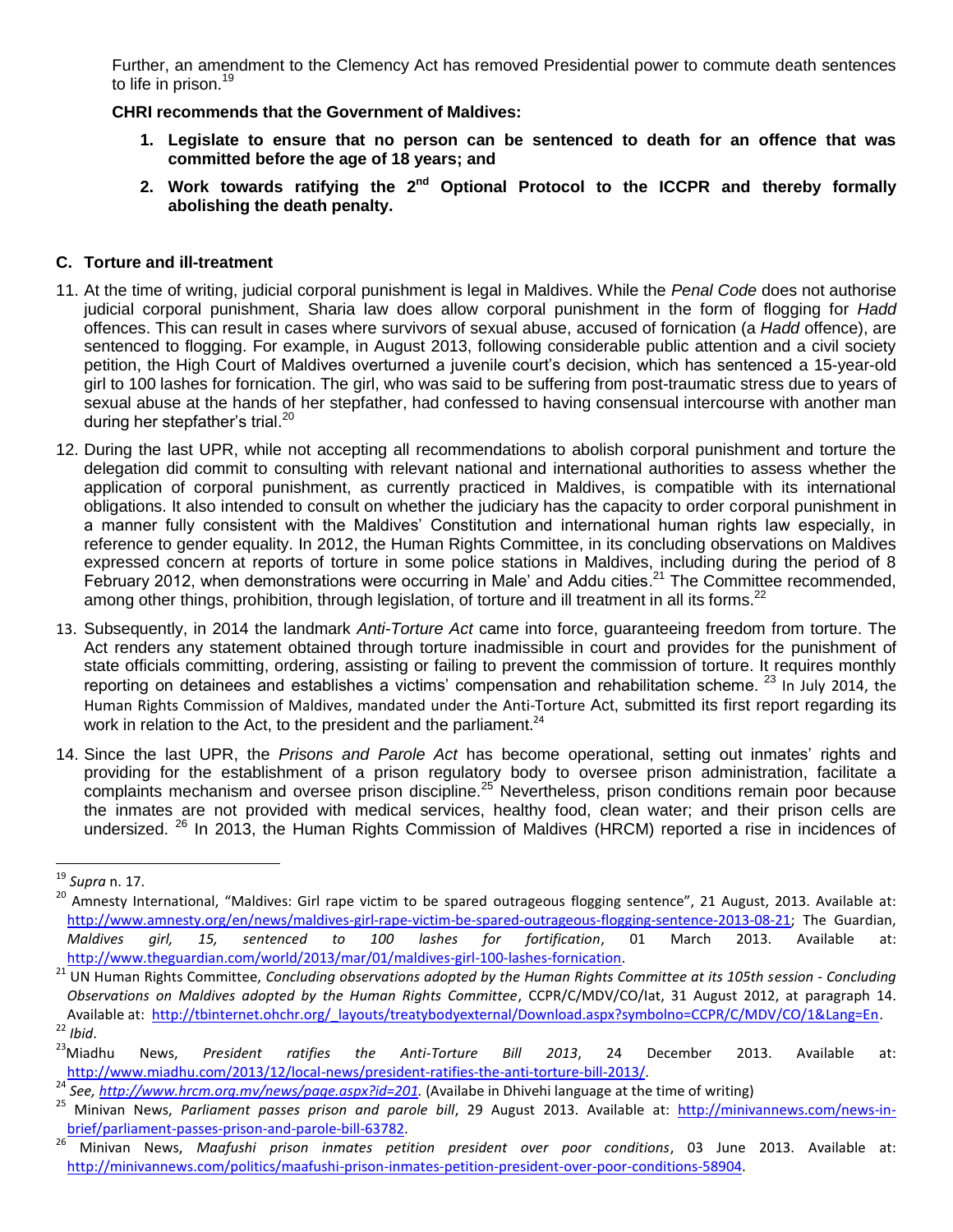torture in detention centres; $27$  and in July the HRCM confirmed that it was investigating three cases of detainees who suffered torture inflicted by officers of the Department of Penitentiary and Rehabilitation Services at the Custodial Reception and Diagnostic Centre in Male.<sup>2</sup>

### **CHRI recommends that the Government of Maldives:**

- **1. Eliminate corporal punishment provisions from current legislation and completely prohibit the use of corporal punishment; and**
- **2. Take all necessary measures to prevent torture and ill-treatment in all detention facilities.**

## **D. Freedom of expression, peaceful assembly, and access to information**

- 15. In January 2013, the Maldives' Parliament passed the *Freedom of Peaceful Assembly Act*. <sup>29</sup> The Act outlawed gatherings outside the private residences of the President and Vice-President, certain government buildings, tourist resorts, ports and airports without the prior approval of the police. The Act did not provide a time frame for requesting and granting such approvals. Moreover, the law limits the right of the media, not accredited by the State, to report on assemblies and defines assemblies as a gathering for a shared purpose, of more than one person, in public or private.<sup>30</sup>
- 16. Reports of confrontations between law enforcement officials and protesters, involving excessive use of force by the police are common.<sup>31</sup> For instance, in November 2013, during protests in Malé against the Supreme Court's decision to allow the sitting President to remain in power, protestors claimed to have been severely beaten by the police.<sup>32</sup> Amnesty International reported that during protests surrounding Mohamed Nasheed's resignation in February 2012, police targeted protesting MDP members and went to the extent of beating injured protesters in hospitals.<sup>3</sup>
- 17. Journalists critical of government action faced attacks and intimidation. On 22 February 2013, the head of news for the Raajje TV Channel, a private pro-opposition channel, was badly beaten with an iron bar by unknown assailants while riding a motorbike in Malé. In October 2013 the station of Raajje was the target of an arson attack. The Police Integrity Commission subsequently found that the police officers in the vicinity had been negligent in their duty to protect the station.<sup>34</sup>
- 18. The *Right to Information Act*, ratified in January 2014, came into force on 12 July 2014. The Act requires all institutions to appoint information officers and mandates that requested information, or justification for denying the request, be provided within thirty days. $35$

### **CHRI recommends that the Government of Maldives:**

- **1. Ensure the safety, and protect the rights, of all journalists and media houses by impartially investigating any allegation of harassment or attack with a view of bringing those responsible to justice; and**
- **2. Immediately repeal the** *Freedom of Peaceful Assembly Act* **and ensure that all legislation that seeks to limit fundamental freedoms are in compliance with the principles of international human rights law.**

 $27$ <sup>27</sup> Minivan News, *Police Commissioner urges all officials to be patient with inmates*, 25 March 2014. Available at: [http://minivannews.com/society/police-commissioner-urges-all-officers-to-be-patient-with-inmates-80862.](http://minivannews.com/society/police-commissioner-urges-all-officers-to-be-patient-with-inmates-80862)

<sup>28</sup>Minivan News, *HRCM investigating three cases of alleged torture in Male' custodial*, 13 July 2013. Available at: [http://minivannews.com/politics/hrcm-investigating-three-cases-of-alleged-torture-in-male-custodial-61049.](http://minivannews.com/politics/hrcm-investigating-three-cases-of-alleged-torture-in-male-custodial-61049)<br>29 Transparency, Maldives, Gevernance, Undate, Jan. 2012, January 2014, Available at: http://

<sup>29</sup> Transparency Maldives, *Governance Update Jan 2013*, January 2014. Available at: [http://transparency.mv/wp](http://transparency.mv/wp-content/uploads/2013/05/GU-January-13.pdf)[content/uploads/2013/05/GU-January-13.pdf.](http://transparency.mv/wp-content/uploads/2013/05/GU-January-13.pdf)

<sup>30</sup> Forum Asia, *Maldives – Freedom of Peaceful Assembly Act, 2013 (Unofficial Translation)*, 16 July 2013 at: [http://www.forum](http://www.forum-asia.org/?p=17526)[asia.org/?p=17526.](http://www.forum-asia.org/?p=17526)

<sup>31</sup> Minivan News, *Protester clashes with security forces*, 16 February 2013. Available at: [http://minivannews.com/politics/protesters](http://minivannews.com/politics/protesters-clash-with-security-forces-52999)[clash-with-security-forces-52999;](http://minivannews.com/politics/protesters-clash-with-security-forces-52999)

<sup>32</sup> Minivan News, *Maldives police, thugs clash with pro-democracy protesters*, 11 November 2013. Available at:<http://goo.gl/IJquS2>

<sup>&</sup>lt;sup>33</sup> Amnesty International, *2013 report on Maldives*. Available at: [http://www.amnesty.org/en/region/maldives/report-2013.](http://www.amnesty.org/en/region/maldives/report-2013)<br><sup>34</sup> Minivan News *Police officers (perligent' in Bagjie TV grson attack 12 December 2013, Availab* 

<sup>&</sup>lt;sup>34</sup> Minivan News , *Police officers 'negligent' in Raajje TV arson attack*, 12 December 2013. Available at: http://goo.gl/fK4oAw.<br><sup>35</sup> Minivan News , M14, urges Mailis, to expedite Information Commissioner, annroyal, 13,

<sup>35</sup> Minivan News, *MJA urges Majlis to expedite Information Commissioner approval*, 13 July 2014. Available at: [http://minivannews.com/category/news-in-brief/page/5.](http://minivannews.com/category/news-in-brief/page/5)